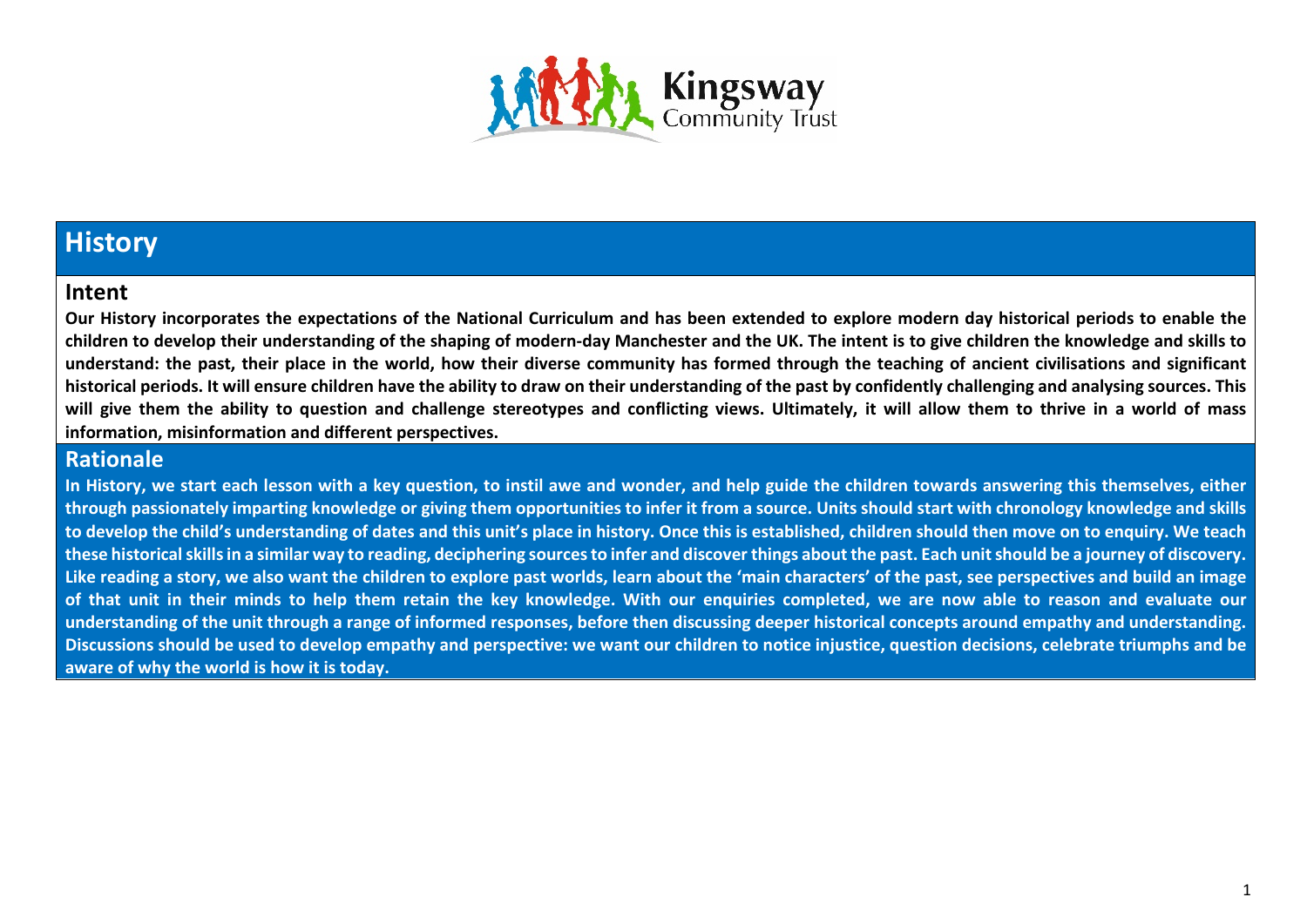

## **History Curriculum**

|                                | Page |
|--------------------------------|------|
| <b>Nursery &amp; Reception</b> | 3    |
| Year 1                         |      |
| Year 2                         | 5    |
| Year 3                         | 6    |
| Year 4                         |      |
| Year 5                         | 9    |
| Year 6                         | 11   |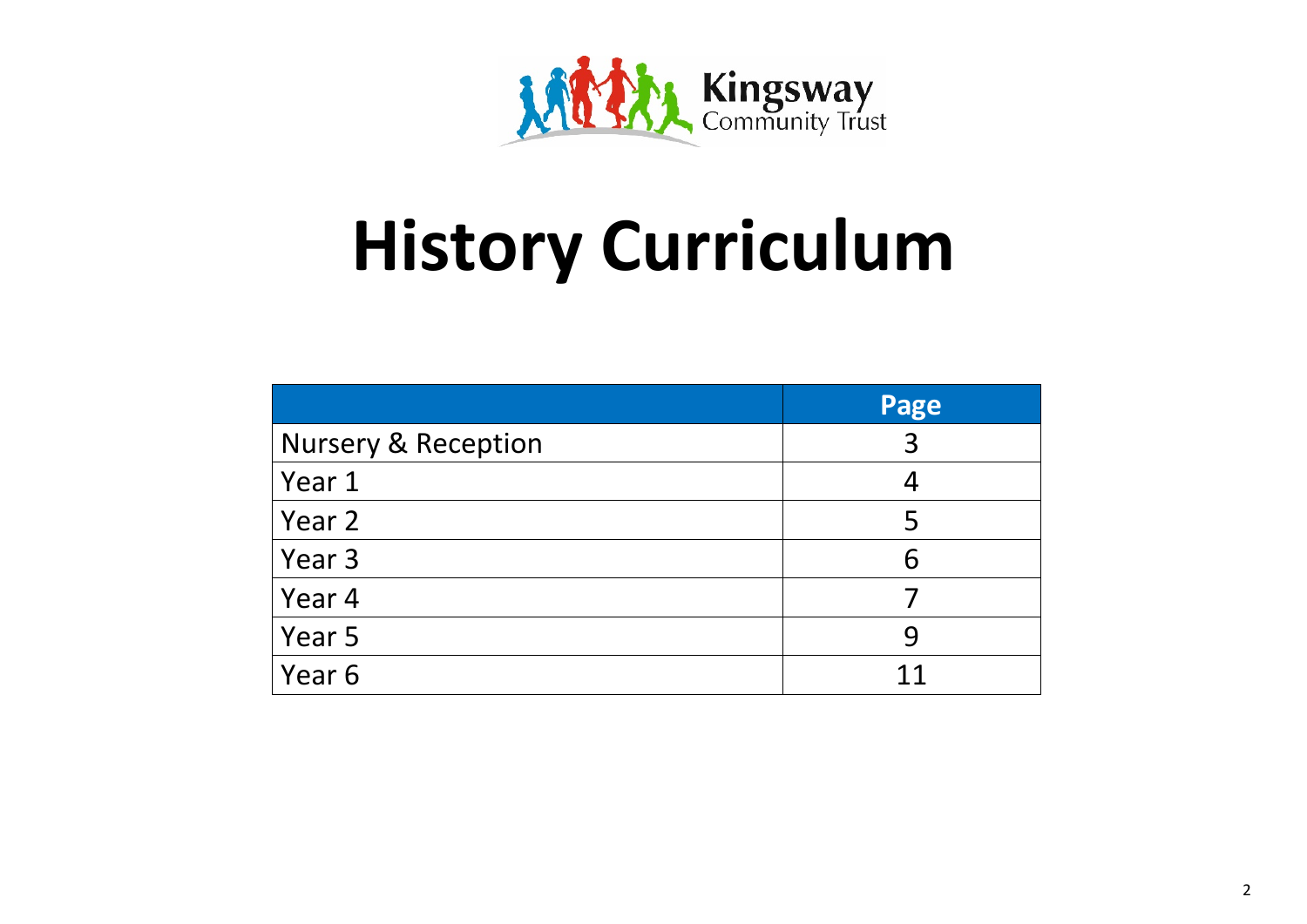|              | Units 1 & 2 - Now and next, before and after / Old and new, old and young. |                                |                                                                |
|--------------|----------------------------------------------------------------------------|--------------------------------|----------------------------------------------------------------|
| Z<br>∼.      | Knowledge                                                                  | <b>Key Vocabulary</b>          | Skills taught in units                                         |
| <b>rsery</b> | know who is older and who is younger in my family.                         | Now, next, before, after,      | can understand simple questions about 'who', 'what' and        |
|              | know some of the differences of things we can do when                      | morning, afternoon, lunchtime, | 'where'.                                                       |
|              | we are young and old.                                                      | start, finish                  | can talk about what I see.                                     |
|              | I know some of my own life-story.                                          | Old and new, old and young,    | can use a wider range of historical vocabulary to discuss the  |
|              | know what differences there are between people and why                     | baby, long time, short time,   | past.                                                          |
|              | this should be celebrated.                                                 | mum, dad, brother, sister      | can understand 'why' questions.                                |
|              | know that something we have had for a long time is 'old'                   |                                | can use words to describe a sequence of events such as 'first' |
|              | and something we had for a short time is 'new'.                            |                                | or 'then'.                                                     |
|              |                                                                            |                                | can talk about things that have happened this year.            |

| Units 1 & 2 - Past and Present / Changes Over Time<br>$\overline{\bm{v}}$ |                                                                                                                                                                                                                                                                                                                                                                                                                                                                                    |                                                                                                                                                                  |                                                                                                                                                                                                                                                                                                                                                                                                                                                                                                                                                                                                                                                                             |
|---------------------------------------------------------------------------|------------------------------------------------------------------------------------------------------------------------------------------------------------------------------------------------------------------------------------------------------------------------------------------------------------------------------------------------------------------------------------------------------------------------------------------------------------------------------------|------------------------------------------------------------------------------------------------------------------------------------------------------------------|-----------------------------------------------------------------------------------------------------------------------------------------------------------------------------------------------------------------------------------------------------------------------------------------------------------------------------------------------------------------------------------------------------------------------------------------------------------------------------------------------------------------------------------------------------------------------------------------------------------------------------------------------------------------------------|
|                                                                           | Knowledge                                                                                                                                                                                                                                                                                                                                                                                                                                                                          | <b>Key Vocabulary</b>                                                                                                                                            | <b>Skills taught in units</b>                                                                                                                                                                                                                                                                                                                                                                                                                                                                                                                                                                                                                                               |
| eception                                                                  | I know some similarities and differences between things in<br>the past and now, drawing on my experiences and from<br>books I have read in class.<br>I know that things happening now are the 'present' and<br>things that happened to me are in the 'past'.<br>I know that people in my family were young in the past and<br>that their life was different to mine.<br>I know that life was different in the past and that people<br>come from different places around the world. | Past, present, now, finished<br>Changes over time,<br>grandparents, grandma,<br>grandad, a long time ago, in the<br>past, last year, before, after,<br>community | I can explain the difference between past and present.<br>I can talk about members of my immediate family and<br>community.<br>I can comment on images of familiar situations in the past.<br>I can talk about the lives of people around me and their roles in<br>society.<br>I can use words to describe a sequence of events such as last<br>year, before, after and a long time ago.<br>I can ask questions to find out more about the past.<br>I can look at pictures to find out more about the past.<br>I can explore real life objects to find out more about the past.<br>I can talk about events in the last year.<br>I can explain how I have changed this year. |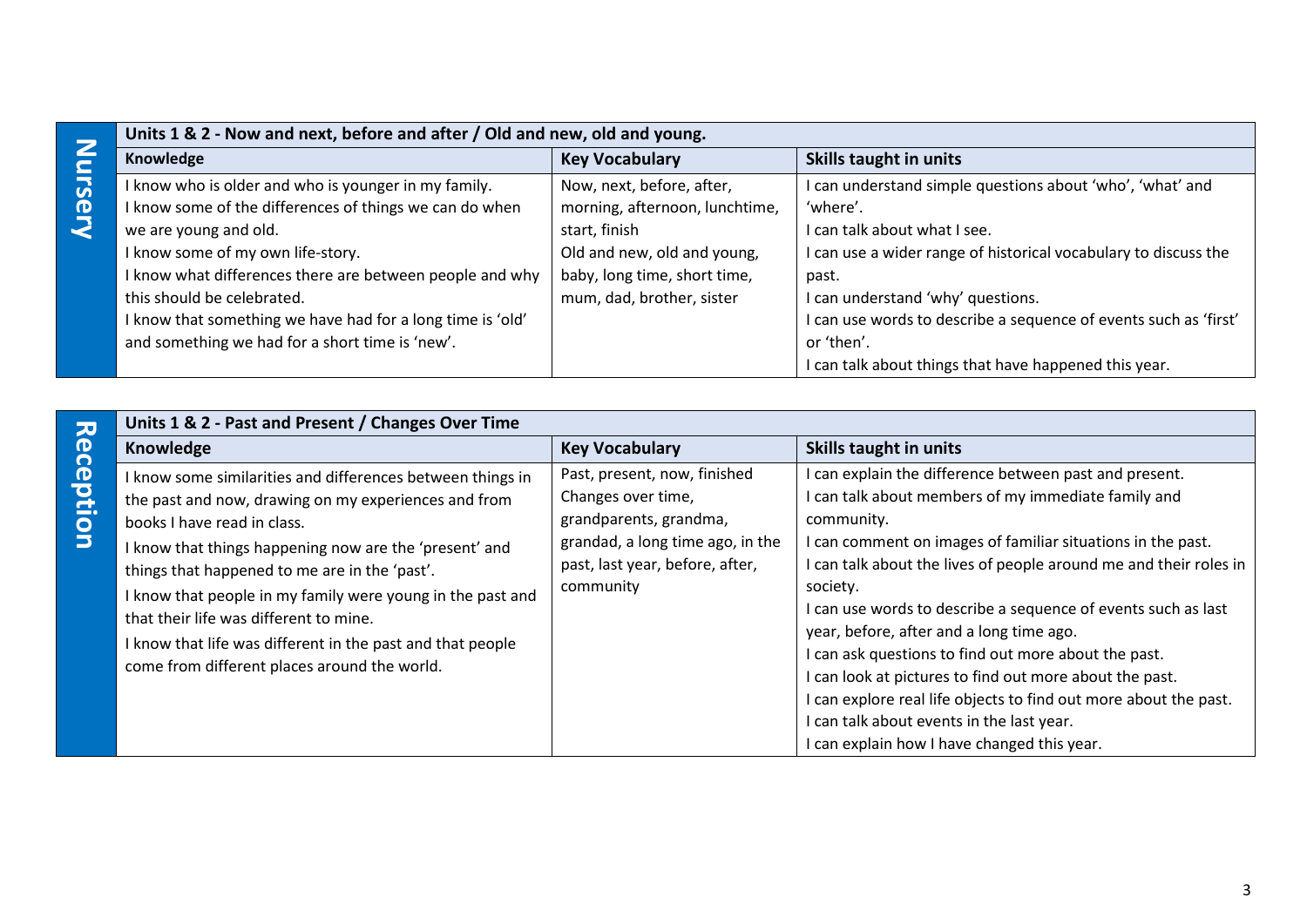|                         | Unit 1 - Egyptians (10 hours)                                                                                                                                                                                                                                                                                                                                                                                                                                                  |                                                                                                                                                                                                                                                                                                                               |                                                                                                                                                                                                                                                                   |
|-------------------------|--------------------------------------------------------------------------------------------------------------------------------------------------------------------------------------------------------------------------------------------------------------------------------------------------------------------------------------------------------------------------------------------------------------------------------------------------------------------------------|-------------------------------------------------------------------------------------------------------------------------------------------------------------------------------------------------------------------------------------------------------------------------------------------------------------------------------|-------------------------------------------------------------------------------------------------------------------------------------------------------------------------------------------------------------------------------------------------------------------|
| $\overline{\mathbf{b}}$ | Knowledge                                                                                                                                                                                                                                                                                                                                                                                                                                                                      | <b>Chronology Skills</b>                                                                                                                                                                                                                                                                                                      | <b>Enquiry Skills</b>                                                                                                                                                                                                                                             |
| Ē                       | I know where Ancient Egypt was on the map.<br>I know who the Ancient Egyptians were, their lifestyle and<br>beliefs.<br>I know about a significant person: The Last Pharaoh of Egypt -<br>Cleopatra.<br>I know what Tutankhamun's tomb is and how it was discovered.<br>I know that pyramids and mummies are proof that the Egyptians<br>existed.<br>I know that the Egyptians used Hieroglyphics and ancient<br>languages.                                                    | I can order dates from earliest to latest on<br>simple timelines (the Ancient Egyptians<br>Timeline: 3100BC to 30BC)                                                                                                                                                                                                          | I can ask and answer how and why questions in response<br>to stories and events from a historical period (specifically<br>in relation to society and day-to-day life);<br>I can observe and use pictures, photographs and artefacts<br>to find out about the past |
|                         | <b>Reasoning &amp; Evaluation Skills</b>                                                                                                                                                                                                                                                                                                                                                                                                                                       | <b>Key Vocabulary</b>                                                                                                                                                                                                                                                                                                         |                                                                                                                                                                                                                                                                   |
|                         | I can talk, write and draw about things from the past;<br>I can construct responses about one aspect of life or a key<br>event/person in the past;<br>I can use drama/role play to communicate my knowledge about<br>the past                                                                                                                                                                                                                                                  | Past, Present, Timeline, Hieroglyphics, Pharaoh<br>Pyramid, Mummy/mummification Tombs,<br>Excavation<br>Reign, Egyptians, Artefacts                                                                                                                                                                                           |                                                                                                                                                                                                                                                                   |
|                         | <b>Unit 2 - Famous Mancunians</b>                                                                                                                                                                                                                                                                                                                                                                                                                                              |                                                                                                                                                                                                                                                                                                                               |                                                                                                                                                                                                                                                                   |
|                         | Knowledge                                                                                                                                                                                                                                                                                                                                                                                                                                                                      | <b>Chronology Skills</b>                                                                                                                                                                                                                                                                                                      | <b>Enquiry Skills</b>                                                                                                                                                                                                                                             |
|                         | Significant historical events in own locality.<br>I know 4 famous Mancunians (house captains).<br>I know the impacts that famous Mancunians have had on our<br>lives.<br>I know why said person is famous. (The work they have done)<br>I know the similarities and differences between each famous<br>Mancunian.<br>I know how to compare myself to a famous Mancunian.<br>I know wider knowledge about each famous Mancunian.<br>I know when 4 famous Mancunians were alive. | I can order dates from earliest to latest on<br>simple timelines                                                                                                                                                                                                                                                              | I can ask and answer how and why questions in response<br>to stories and events from a historical period;<br>I can observe and use pictures, photographs and artefacts<br>to find out about the past                                                              |
|                         | <b>Reasoning &amp; Evaluation Skills</b>                                                                                                                                                                                                                                                                                                                                                                                                                                       | <b>Key Vocabulary</b>                                                                                                                                                                                                                                                                                                         |                                                                                                                                                                                                                                                                   |
|                         | I can talk, write and draw about things from the past<br>I can construct responses about one aspect of life or a key<br>event/person in the past<br>I can use drama/role play to communicate my knowledge about<br>the past                                                                                                                                                                                                                                                    | Manchester/Mancunian,<br>Impact, Suffragettes, Famous, Important,<br>Legacy, Impact, Deceased, Alive, Local, Voting,<br>Rights, Enigma code, WW2, Homosexual, Poet,<br>Writer, Script writer, Broadcaster, Religious<br>equity, Educational equity.<br>*further vocab dependent on each school's<br>chosen famous Mancunians. |                                                                                                                                                                                                                                                                   |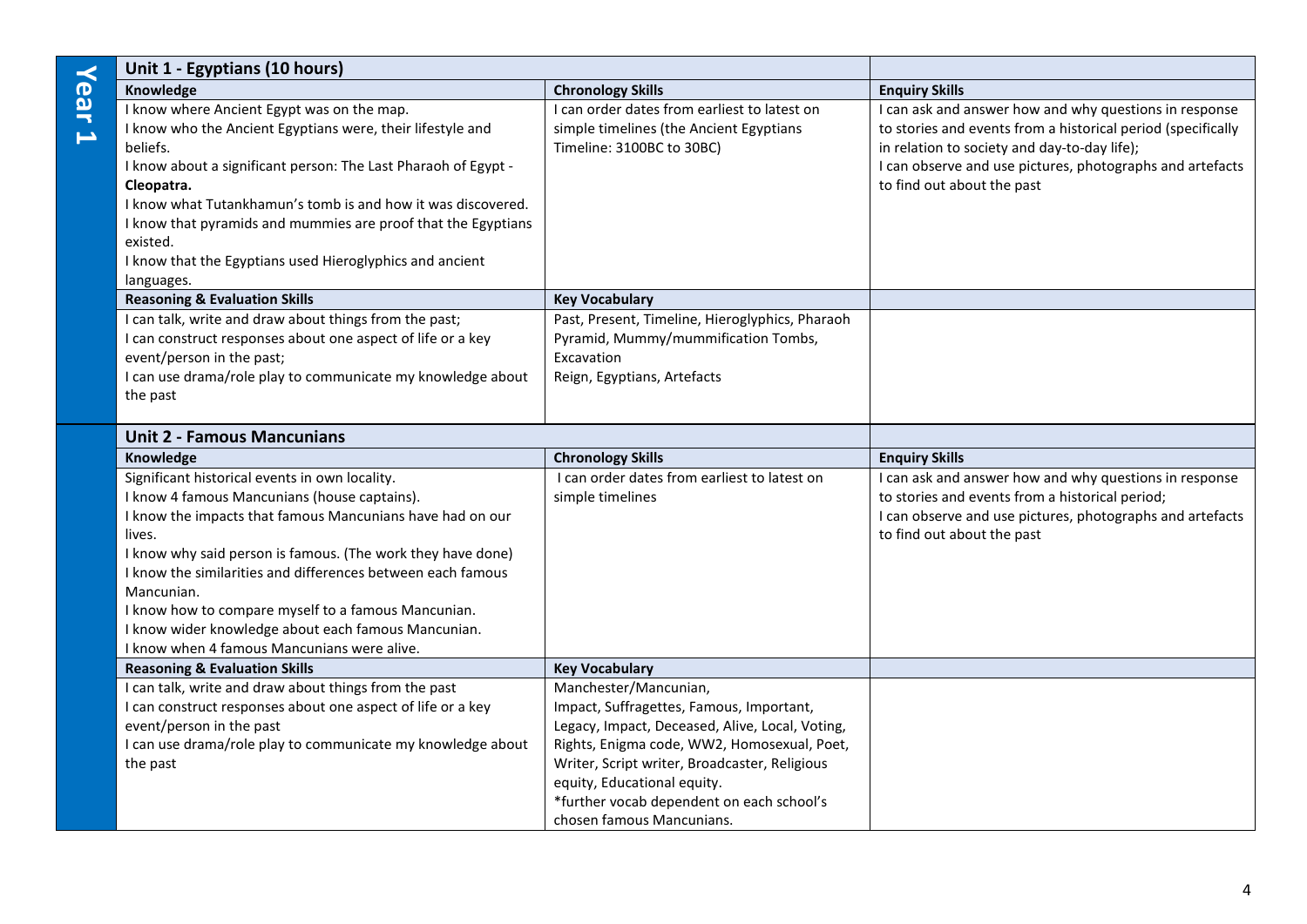| Unit $1$ – The Roman Empire                                                                                                                                                                                                                                                                                                                                                                                                                                                                                                                                                                                                                                                                                                                                                                            |                                                                                                                                                                                                                                                                                                     |                                                                                                                                                                                                                                                                                                                                                                 |
|--------------------------------------------------------------------------------------------------------------------------------------------------------------------------------------------------------------------------------------------------------------------------------------------------------------------------------------------------------------------------------------------------------------------------------------------------------------------------------------------------------------------------------------------------------------------------------------------------------------------------------------------------------------------------------------------------------------------------------------------------------------------------------------------------------|-----------------------------------------------------------------------------------------------------------------------------------------------------------------------------------------------------------------------------------------------------------------------------------------------------|-----------------------------------------------------------------------------------------------------------------------------------------------------------------------------------------------------------------------------------------------------------------------------------------------------------------------------------------------------------------|
| Knowledge                                                                                                                                                                                                                                                                                                                                                                                                                                                                                                                                                                                                                                                                                                                                                                                              | <b>Chronology Skills</b>                                                                                                                                                                                                                                                                            | <b>Enquiry Skills</b>                                                                                                                                                                                                                                                                                                                                           |
| I know how big and powerful the Roman Empire was.<br>I know the power of the Roman Army (well equipped; well<br>trained etc)<br>I know how the invasion of Britain changed the country -<br>Romanisation of Britain.<br>I know when the Romans left Britain and why.<br>I know whether The Roman Empire was a good thing or a bad<br>thing<br>I know who the Romans were, their lifestyle, society and<br>beliefs.<br>I know about a significant person: Boudica and her Rebellion.                                                                                                                                                                                                                                                                                                                    | I know that the Roman period was from 27 BC - 476 AD) and<br>that the British Roman period was AD 43 to AD 410<br>I can sometimes use BC/BCE or AD/CE alongside using common<br>words and phrases related to the passing of time                                                                    | I can use books and computers to find out<br>information about the past<br>I can explain that there are different types of<br>evidence and sources that can be used (primary<br>v secondary sources)<br>I can research the various peoples that<br>comprised and / or were affected by the Roman<br>Empire (Rome and the Empire were not<br>exclusively white!) |
| I know the legend of Romulus and Remus (the birth of Rome).                                                                                                                                                                                                                                                                                                                                                                                                                                                                                                                                                                                                                                                                                                                                            |                                                                                                                                                                                                                                                                                                     |                                                                                                                                                                                                                                                                                                                                                                 |
| <b>Reasoning &amp; Evaluation Skills</b>                                                                                                                                                                                                                                                                                                                                                                                                                                                                                                                                                                                                                                                                                                                                                               | <b>Key Vocabulary</b>                                                                                                                                                                                                                                                                               |                                                                                                                                                                                                                                                                                                                                                                 |
| I can choose and select evidence and say how it can be used to<br>find out about the past                                                                                                                                                                                                                                                                                                                                                                                                                                                                                                                                                                                                                                                                                                              | BC, AD, BCE, CE, Britannia, Caledonia, fleet, soldier, war,<br>conquered, century, invasion, empire, emperor, enemy, tribe,<br>gladiator, army, hygiene, democracy, armour, slavery, city,<br>country, resist/resistance, rebel.                                                                    |                                                                                                                                                                                                                                                                                                                                                                 |
| Unit 2 - The Golden Age Of Baghdad                                                                                                                                                                                                                                                                                                                                                                                                                                                                                                                                                                                                                                                                                                                                                                     |                                                                                                                                                                                                                                                                                                     |                                                                                                                                                                                                                                                                                                                                                                 |
| Knowledge                                                                                                                                                                                                                                                                                                                                                                                                                                                                                                                                                                                                                                                                                                                                                                                              | <b>Chronology Skills</b>                                                                                                                                                                                                                                                                            | <b>Enquiry Skills</b>                                                                                                                                                                                                                                                                                                                                           |
| I know the area on a map which was once known as<br>Mesapotamia (the land between two rivers.<br>I know The Golden Age of Baghdad is considered to be from<br>750AD - 1258AD.<br>I know where Baghdad is and what it was like in 762AD.<br>I know where 762AD falls in history.<br>I know about Ancient Baghdad and its significance in the world<br>at the time.<br>I know why Baghdad was a famous place for people to visit.<br>(House of Wisdom & Trade)<br>I know why Baghdad was chosen as the capital of the Muslim<br>world. (Farming, rivers, trade, climate, defence)<br>I know which countries traded with Baghdad and why.<br>I know how the Golden Age of Baghdad came to an end.<br>I know that this time period was called the Golden Age<br>because of the inventions and discoveries. | I can place the Golden Age of Baghdad on a timeline and relate<br>this to previous periods studied<br>I can use language such as: living memory, non-living memory<br>and the th-century<br>I can show a chronologically secure understanding of a range of<br>events across a wider period of time | I can use books and computers to find out<br>information about the past<br>I can explain that there are different types of<br>evidence and sources that can be used<br>I can use sources to gather information about<br>Baghdad and another locality (London) and<br>consider how life was similar or different at the<br>time                                  |
| <b>Reasoning &amp; Evaluation Skills</b>                                                                                                                                                                                                                                                                                                                                                                                                                                                                                                                                                                                                                                                                                                                                                               | <b>Key Vocabulary</b>                                                                                                                                                                                                                                                                               |                                                                                                                                                                                                                                                                                                                                                                 |
| I can choose and select evidence and say how it can be used to<br>find out about the past                                                                                                                                                                                                                                                                                                                                                                                                                                                                                                                                                                                                                                                                                                              | Islam, Muslims, Mohammed, BC, AD, Mesopotamia, Baghdad,<br>city, river, Tigris, Euphrates, fertile, civilisation, laws, trade,<br>Mosque, peace, leaders, government, translation, House of<br>Wisdom, scholar, discovery, age, Mongols, Asia, attack, invade.                                      |                                                                                                                                                                                                                                                                                                                                                                 |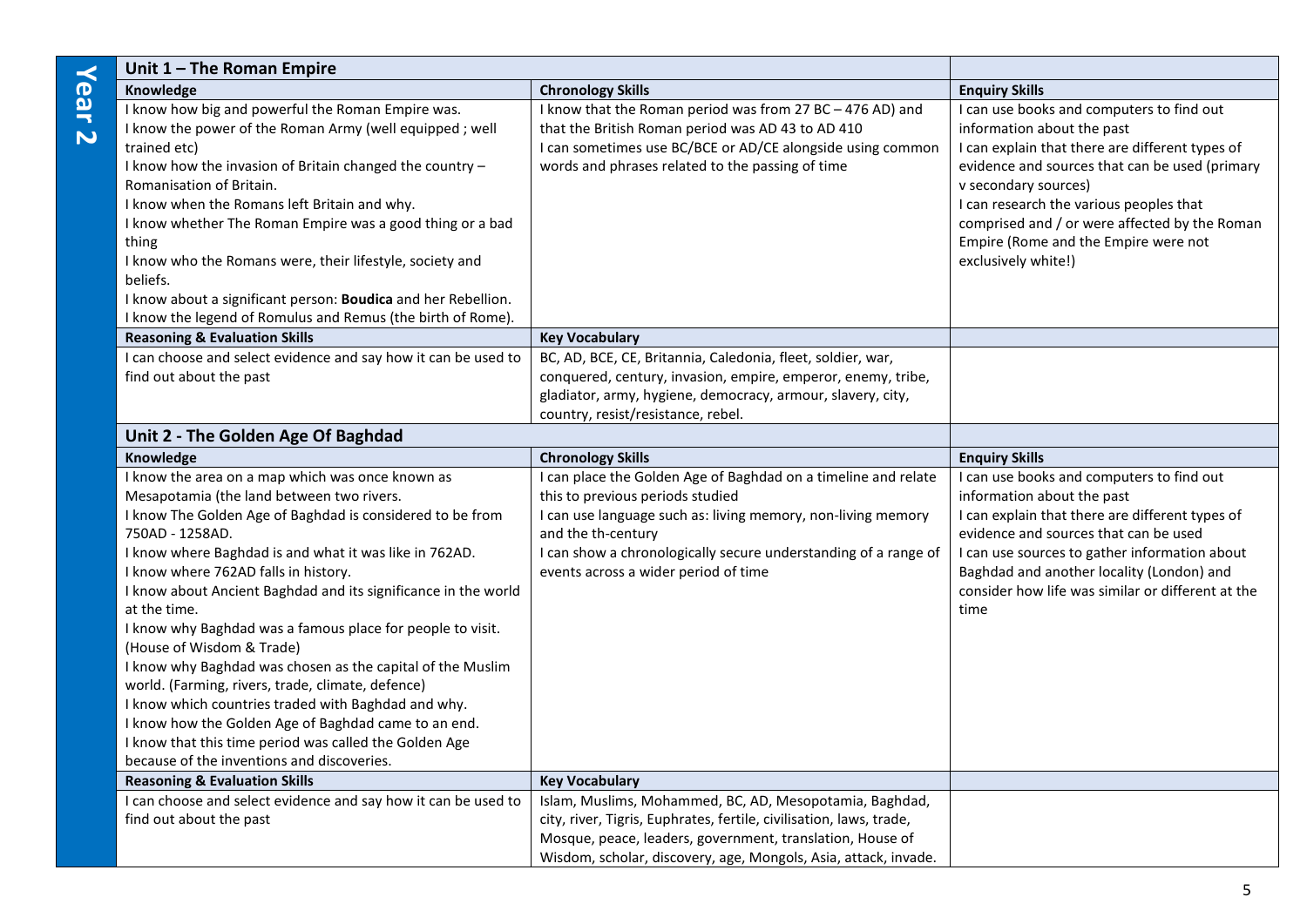| Unit 1 - Tudors                                                                                                                                                                                                                                                                                                                                                                                                                                                                                                                                                                                     |                                                                                                                                                                                                                                                                                                                                                                                                                                                              |                                                                                                                                                                                                                                                                                                                                                                                 |
|-----------------------------------------------------------------------------------------------------------------------------------------------------------------------------------------------------------------------------------------------------------------------------------------------------------------------------------------------------------------------------------------------------------------------------------------------------------------------------------------------------------------------------------------------------------------------------------------------------|--------------------------------------------------------------------------------------------------------------------------------------------------------------------------------------------------------------------------------------------------------------------------------------------------------------------------------------------------------------------------------------------------------------------------------------------------------------|---------------------------------------------------------------------------------------------------------------------------------------------------------------------------------------------------------------------------------------------------------------------------------------------------------------------------------------------------------------------------------|
| Knowledge                                                                                                                                                                                                                                                                                                                                                                                                                                                                                                                                                                                           | <b>Chronology Skills</b>                                                                                                                                                                                                                                                                                                                                                                                                                                     | <b>Enquiry Skills</b>                                                                                                                                                                                                                                                                                                                                                           |
| I know what the War Of The Roses (Battle of Bosworth) was and<br>that it was the start of the Tudor Period<br>I know that life was different for the rich and poor.<br>I know what life was like in Tudor times.<br>I know some of the legacies of the Tudor period.<br>I know some facts about crime and punishment in the Tudor<br>period.<br>I know about the reformation of the church in Britain.<br>I know about a significant person: Queen Elizabeth I<br>I know and can compare different monarchs from the Tudor<br>period.<br>I know the reasons for the end of the Tudor Period in 1603 | I can place the Tudor Period on a timeline and relate this to<br>previous periods studied;<br>I can place key events into this time period of 1485-1603;<br>I can use language such as: living memory, non-living<br>memory and the th-century;<br>I can show a chronologically secure understanding of a<br>range of events across a wider period of time                                                                                                   | I can ask and answer how and why questions<br>based on inferences in response to a range of<br>stories and events from a historical period<br>such as:<br>How did the Tudor period end?<br>Why did the reformation happen? etc;<br>I can use and understand the difference<br>between primary and secondary evidence<br>and the impact of this on reliability                   |
| <b>Reasoning &amp; Evaluation Skills</b>                                                                                                                                                                                                                                                                                                                                                                                                                                                                                                                                                            | <b>Key Vocabulary</b>                                                                                                                                                                                                                                                                                                                                                                                                                                        |                                                                                                                                                                                                                                                                                                                                                                                 |
| I can construct informed responses about one aspect of life or a<br>key event in the past and support this with evidence;<br>I can present, communicate and organise ideas about the past<br>using models, drama, role play and different genres of writing                                                                                                                                                                                                                                                                                                                                         | Monarchy, law, divorce, reformation, rebel, predecessor,<br>succession, dynasty, execution, coronation, sanitation,<br>peasant, conflict,-Christianity, protestant, catholic,<br>beheading, bias, civilisation.                                                                                                                                                                                                                                              |                                                                                                                                                                                                                                                                                                                                                                                 |
| <b>Unit 2 - Vikings</b>                                                                                                                                                                                                                                                                                                                                                                                                                                                                                                                                                                             |                                                                                                                                                                                                                                                                                                                                                                                                                                                              |                                                                                                                                                                                                                                                                                                                                                                                 |
| Knowledge                                                                                                                                                                                                                                                                                                                                                                                                                                                                                                                                                                                           | <b>Chronology Skills</b>                                                                                                                                                                                                                                                                                                                                                                                                                                     | <b>Enquiry Skills</b>                                                                                                                                                                                                                                                                                                                                                           |
| I know where Vikings fall in history.<br>I know what Viking life was like.<br>I know the differences and similarities between modern life and<br>Viking life.<br>I know what attracted the Vikings to invade England.<br>I know about a Significant person: Alfred the Great/Aethelflaed.<br>I can recall facts about The Battle of Hastings (Norman invaders),<br>including when it happened and why.<br>I know how the Vikings shaped modern England.                                                                                                                                             | I can place the Viking Period on a timeline and relate this to<br>previous periods studied;<br>I can place key events into this time period of 793-1066;<br>I can use language such as: living memory, non-living<br>memory and the th-century;<br>I can show a chronologically secure understanding of a<br>range of events across this period of time                                                                                                      | I can ask and answer how and why questions<br>based on inferences in response to a range of<br>stories and events from a historical period<br>such as:<br>How did the Viking period end?<br>Why was England so attractive to the<br>Vikings? etc;<br>I can use and understand the difference<br>between primary and secondary evidence<br>and the impact of this on reliability |
| <b>Reasoning &amp; Evaluation Skills</b>                                                                                                                                                                                                                                                                                                                                                                                                                                                                                                                                                            | <b>Key Vocabulary</b>                                                                                                                                                                                                                                                                                                                                                                                                                                        |                                                                                                                                                                                                                                                                                                                                                                                 |
| I can construct informed responses about one aspect of life or a<br>key event in the past and support this with evidence such as 'Was<br>Alfred Great?';<br>I can present, communicate and organise ideas about the past<br>using models, drama, role play and different genres of writing                                                                                                                                                                                                                                                                                                          | Viking, invasion, raid, Scandinavia, Anglo-Saxon, runes,<br>Norse, longship, artefact, proximity, kingdom, venerable,<br>pillage, Danelaw, Alfred the Great, Wessex, heathen, East<br>Anglia, Mercia, Great Heathen Army, martyr, latin, King<br>Guthrum, successor, predecessor, noblemen, Danegeld,<br>massacre, achievement, fortify, surrender, burh, Normans,<br>Normandy, Bayeux Tapestry, William the Conqueror, Harold<br>Godwinson, Harold Hardrada |                                                                                                                                                                                                                                                                                                                                                                                 |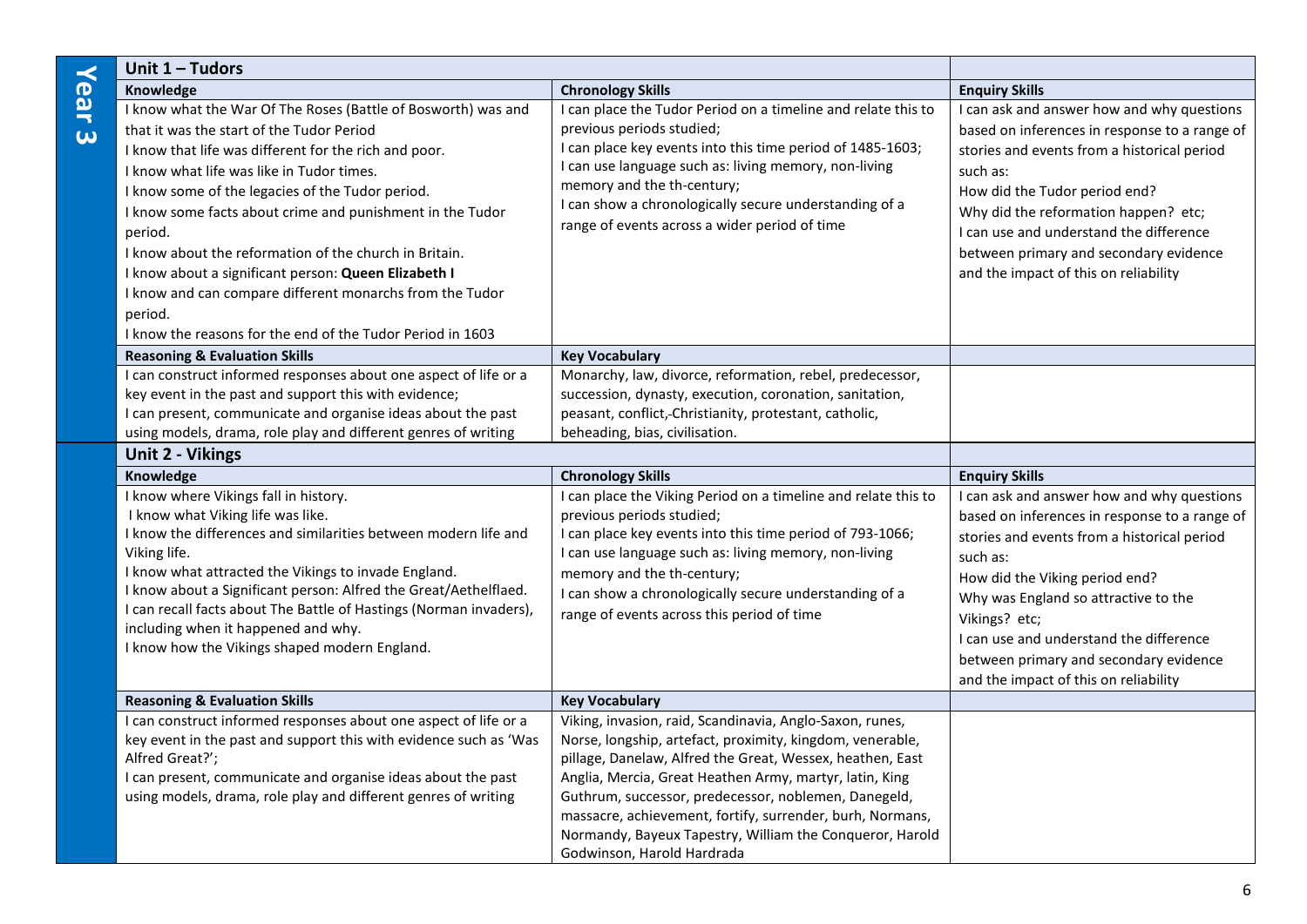|                  | <b>Unit 1 - British Empire</b>                                                                               |                                                                                   |                                                             |
|------------------|--------------------------------------------------------------------------------------------------------------|-----------------------------------------------------------------------------------|-------------------------------------------------------------|
|                  | Knowledge                                                                                                    | <b>Chronology Skills</b>                                                          | <b>Enquiry Skills</b>                                       |
| Year             | I know some of the previous and current colonies of                                                          | I can create a timeline to represent the British Empire                           | I can investigate different accounts of historical events;  |
| $\blacktriangle$ | Britain across the world. I know the chronology of the                                                       | from 1497-1997                                                                    | I can explain some of the reasons why historical accounts   |
|                  | Empire expansion                                                                                             | (1497 first exploration; 1997 handing back of Hong                                | may be different                                            |
|                  | I know the stories of some early explorers and can                                                           | Kong);                                                                            |                                                             |
|                  | evaluate their lives                                                                                         | I can order and place key events (expansion of the                                |                                                             |
|                  | I know (some of) the reasons why Britain expanded and                                                        | Empire) from the time period studied;                                             |                                                             |
|                  | sought to colonise                                                                                           | I can place key events in chronological order linked to                           |                                                             |
|                  | I know the chronology of the slave trade and how this is                                                     | both the slave trade and to overall colonisation;                                 |                                                             |
|                  | linked to exploration and expansion                                                                          | I can order and place key events from specific                                    |                                                             |
|                  | I know which areas were affected by the slave trade and                                                      | localities on to the wider timeline (i.e India, Australia                         |                                                             |
|                  | understand the experience of some slaves traded - like                                                       | and a chosen African country)                                                     |                                                             |
|                  | Olaudah Equiano                                                                                              |                                                                                   |                                                             |
|                  | I know how specific countries were affected by British rule                                                  |                                                                                   |                                                             |
|                  | I know some of the reasons why the British rule ended in                                                     |                                                                                   |                                                             |
|                  | these countries and the reasons for this.                                                                    |                                                                                   |                                                             |
|                  | I know that several African counties were colonised and                                                      |                                                                                   |                                                             |
|                  | exploited                                                                                                    |                                                                                   |                                                             |
|                  | <b>Reasoning &amp; Evaluation Skills</b>                                                                     | <b>Key Vocabulary</b>                                                             |                                                             |
|                  | I can gather additional detail from multiple sources such as                                                 | New World, power, nation, colony, commonwealth,                                   |                                                             |
|                  | maps to build up a clearer picture of the past;                                                              | fleet, empire, trade, law, missionaries, coronation,                              |                                                             |
|                  | I can ask and answer questions to understand about the                                                       | mutiny, rebel, legacy, partition, boundaries, successor,                          |                                                             |
|                  | past                                                                                                         | Empress, armada, Empire, Century, Decade,                                         |                                                             |
|                  | I can begin to undertake my own research                                                                     | chronology, slave, conflict, primary, secondary,                                  |                                                             |
|                  |                                                                                                              | civilization, freedom, ruler, settlement, slave, tribe,<br>voyage, expand, summit |                                                             |
|                  |                                                                                                              |                                                                                   |                                                             |
|                  | Unit 2 - Aztec Empire (Triple Alliance)                                                                      |                                                                                   |                                                             |
|                  | Knowledge                                                                                                    | <b>Chronology Skills</b>                                                          | <b>Enquiry Skills</b>                                       |
|                  | I know that the Aztecs were migrants that went south to                                                      | I can develop chronology skills by creating a clear and                           | I can investigate different accounts of historical events;  |
|                  | find land where they could settle.                                                                           | accurate timeline (1325 -1521)                                                    | I can explain some of the reasons why historical accounts   |
|                  | I know that Tenochtitlan was a huge city built on Lake                                                       | I can place significant events on the timeline;                                   | may be different                                            |
|                  | Texcoco.                                                                                                     | I can place key events of significant people onto the                             | I can use available sources - like archaeological artefacts |
|                  | I know that in comparison to other civilisations, the Aztecs                                                 | timeline eg Moctezuma's reign in 1440                                             | and Spanish documents - to evidence the Aztec period        |
|                  | were advanced in some areas (astronomy, art and<br>architecture) and primitive in others (vehicles, weaponry |                                                                                   |                                                             |
|                  |                                                                                                              |                                                                                   |                                                             |
|                  | etc)                                                                                                         |                                                                                   |                                                             |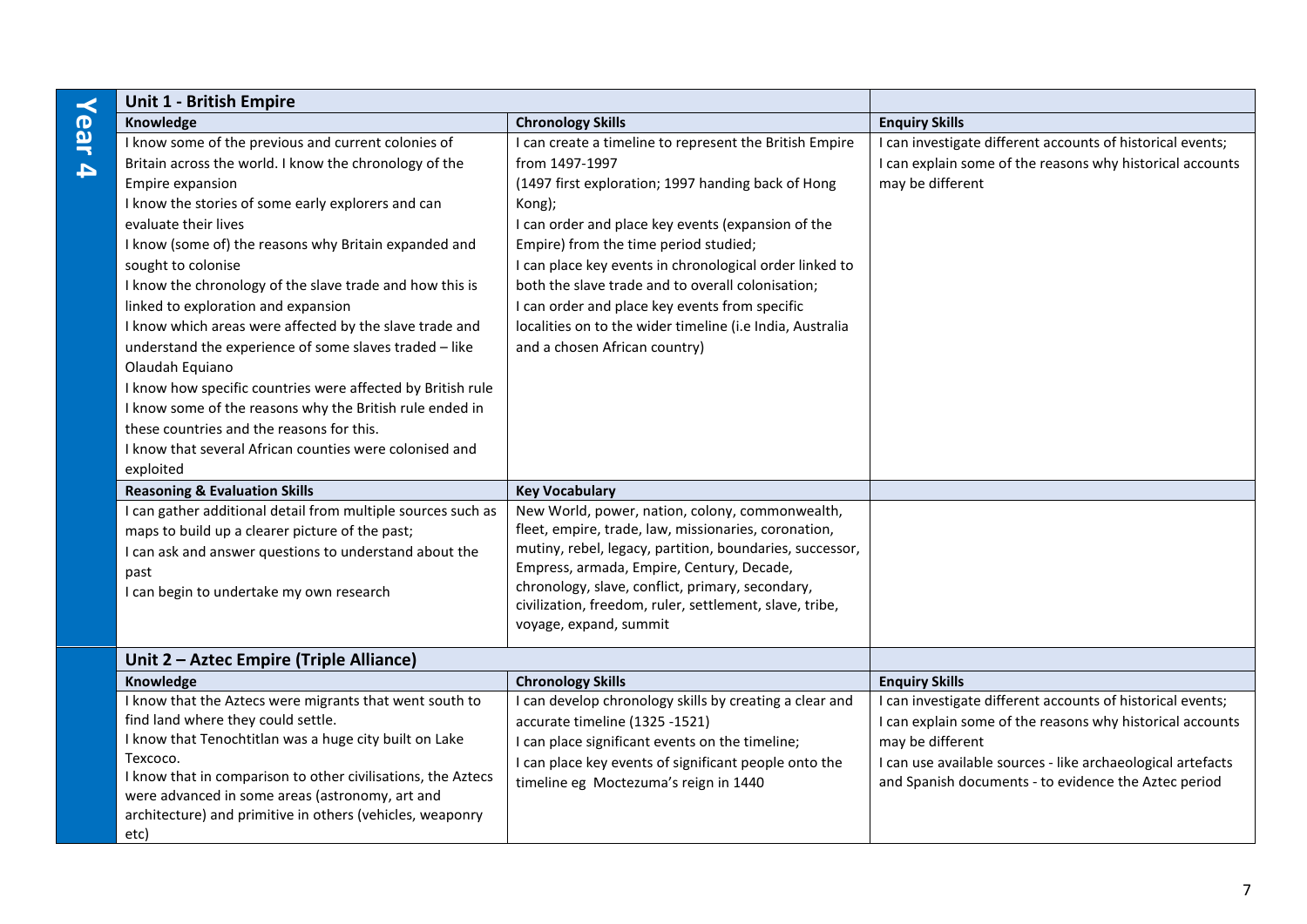| I know that Moctezuma had a pivotal role and popularised<br>the development of human sacrifice (which in the 15th<br>century many people linked to appeasing the Gods when<br>there were natural disasters)<br>I know that the Aztecs worshipped many Gods.<br>I know why the Aztec empire came to an end in 1521. |                                                                                                                                                                                                                      |  |
|--------------------------------------------------------------------------------------------------------------------------------------------------------------------------------------------------------------------------------------------------------------------------------------------------------------------|----------------------------------------------------------------------------------------------------------------------------------------------------------------------------------------------------------------------|--|
| <b>Reasoning &amp; Evaluation Skills</b>                                                                                                                                                                                                                                                                           | <b>Key Vocabulary</b>                                                                                                                                                                                                |  |
| I can gather additional detail from multiple sources such as<br>maps to build up a clearer picture of the past<br>I can regularly address and sometimes devise own<br>questions to find answers about the past<br>I can begin to undertake my own research                                                         | Mesoamerica, migrant, pilgrimage, colony, colonise,<br>century, alliance, trade, noble, ritual, plague, drought,<br>famine, sacrifice, religious, archaeology,<br>archaeological<br>Texcoco, Moctezuma, Tenochtitlan |  |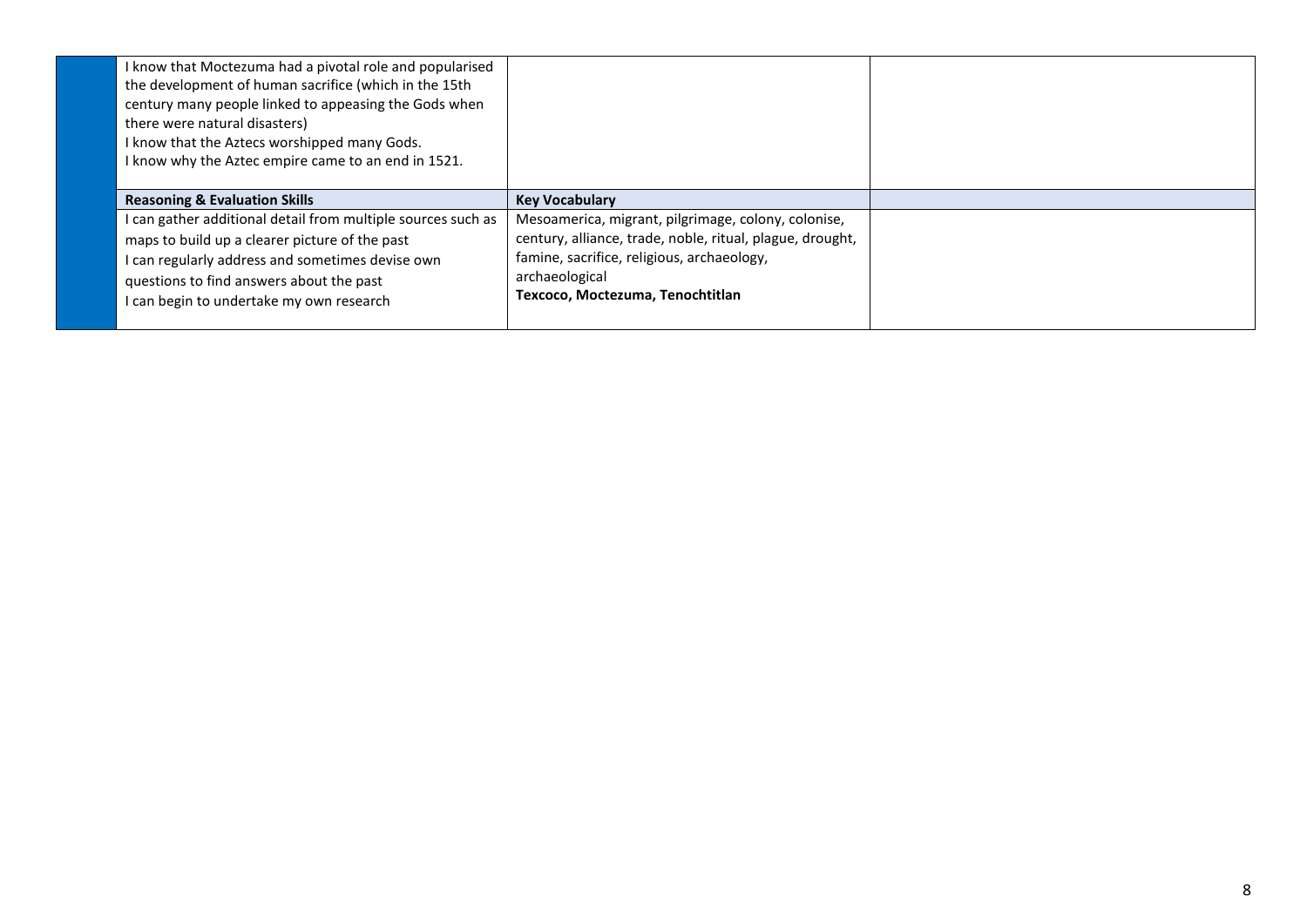| Unit 1 - World War 2                                                                                             |                                                                                                                 |                                                                                          |
|------------------------------------------------------------------------------------------------------------------|-----------------------------------------------------------------------------------------------------------------|------------------------------------------------------------------------------------------|
| Knowledge                                                                                                        | <b>Chronology Skills</b>                                                                                        | <b>Enquiry Skills</b>                                                                    |
| I know the catalysts for WW2.                                                                                    | I can use language such as: millennium, epoch and                                                               | I can find and analyse a wide range of evidence about the                                |
| I know the axis and allied powers.                                                                               | precise, time-related adverbial phrases                                                                         | past                                                                                     |
| I know the key figures such as country leaders at the time.                                                      | I can accurately use specific date and terms to                                                                 | I can regularly address and devise historically valid                                    |
| I know that Dunkirk was a pivotal moment in the war.                                                             | describe historical events such as Stalingrad and                                                               | questions in response to a range of historical sources                                   |
| I know what the holocaust is and how we know it                                                                  | <b>Dunkirk</b>                                                                                                  | from a particular period                                                                 |
| happened.<br>I know some ways that society was affected by the war (eg                                           | I can produce and understand timelines with precision<br>(from Hitler's leadership in 1933 to Japan's surrender | I can consider different ways of checking the accuracy of<br>interpretations of the past |
| children, family and my local area)                                                                              | in 1945)                                                                                                        | I can show an understanding of the difference between                                    |
| I know what propaganda is and how it was used.                                                                   |                                                                                                                 | primary and secondary evidence/sources and the                                           |
| I know the significance of some key battles (such as the                                                         |                                                                                                                 | impact/reliability of them                                                               |
| Battle of Stalingrad)                                                                                            |                                                                                                                 |                                                                                          |
| I know the events that took place in Hiroshima and                                                               |                                                                                                                 |                                                                                          |
| Nagasaki.                                                                                                        |                                                                                                                 |                                                                                          |
|                                                                                                                  |                                                                                                                 |                                                                                          |
| <b>Reasoning &amp; Evaluation Skills</b>                                                                         | <b>Key Vocabulary</b>                                                                                           |                                                                                          |
| I can use a wide range of sources to collect evidence about                                                      | War, archaeologists, catalyst, causation, artefacts,                                                            |                                                                                          |
| the past, such as pictures, documents, printed sources,                                                          | interpretation, invasion, occupy, nation, allies,                                                               |                                                                                          |
| posters, online material, photographs, artefacts, historic                                                       | conflict, parliament, significance, rationing, anti-                                                            |                                                                                          |
| statues, figures, sculptures, historic sites; whilst                                                             | Semitism, justification, extremism, Nazi, evacuation,                                                           |                                                                                          |
| understanding that people may have different opinions or                                                         | Allies and Axis, powers, propaganda, border,                                                                    |                                                                                          |
| perspectives                                                                                                     | scapegoat, Blitz, Air raid/Anderson shelter, civilization,                                                      |                                                                                          |
| I can select relevant sections of information to address<br>historically valid questions and construct detailed, | frontier, military, genocide, discrimination                                                                    |                                                                                          |
| informed responses                                                                                               |                                                                                                                 |                                                                                          |
| Unit 2 - The Industrial Revolution                                                                               |                                                                                                                 |                                                                                          |
| Knowledge                                                                                                        | <b>Chronology Skills</b>                                                                                        | <b>Enquiry Skills</b>                                                                    |
| I know that migration into the cities turned Britain from an                                                     | I can use language such as: millennium, epoch and                                                               | I can find and analyse a wide range of evidence about the                                |
| agricultural society into a manufacturing/industrial society.                                                    | precise, time-related adverbial phrases                                                                         | past                                                                                     |
| I know some key dates and events such as when the                                                                | I can accurately use specific date and terms to                                                                 | I can regularly address and devise historically valid                                    |
| industrial revolution started and ended -I know there were                                                       | describe historical events such as the invention of the                                                         | questions in response to a range of historical sources                                   |
| key developments in society and technology as a result of                                                        | Spinning Jenny, the steam engine, the Power Loom in                                                             | from a particular period                                                                 |
| industrialisation.                                                                                               | 1784 and railways                                                                                               | I can consider different ways of checking the accuracy of                                |
| I know some effects of the IR on families and local areas.                                                       | I can produce and understand timelines with precision                                                           | interpretations of the past                                                              |
| I know that Britain's control of the colonies helped it gain                                                     | - the industrial revolution period is often cited as                                                            | I can show an understanding of the difference between                                    |
| wealth and resources. (linked to Year 4 British Empire unit)                                                     | being 1760-1840 (from the beginnings of the textile                                                             | primary and secondary evidence/sources and the                                           |
| I know about the Triangle of Trade: what was traded                                                              | industry in 1760 to the abolishment of slavery in 1807                                                          | impact/reliability of them                                                               |
| between locations and its impact.                                                                                | and the factory act in 1833)                                                                                    |                                                                                          |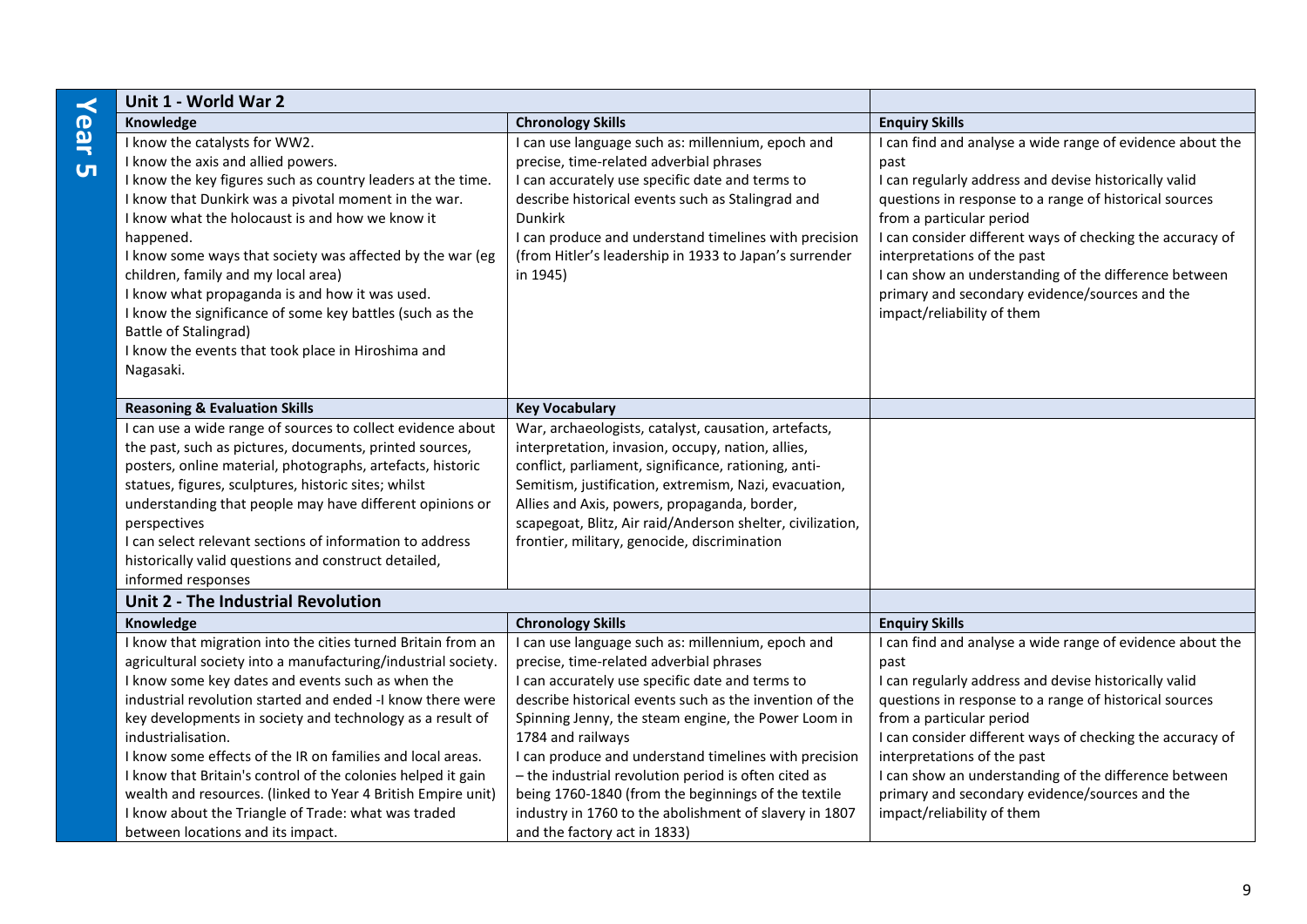| I know key people who worked to abolish slavery at this     |                                                           |  |
|-------------------------------------------------------------|-----------------------------------------------------------|--|
| time.                                                       |                                                           |  |
| <b>Reasoning &amp; Evaluation Skills</b>                    | <b>Key Vocabulary</b>                                     |  |
| I can use a wide range of sources to collect evidence about | Export, import, industrial, industry, industrialisation,  |  |
| the past, such as pictures, documents, printed sources,     | economy, rights, abolish, crops, labour/work,             |  |
| posters, online material, photographs, artefacts, historic  | production, profit, plantations, productivity, Atlantic,  |  |
| statues, figures, sculptures, historic sites; whilst        | port, major/minor, technological, technology,             |  |
| understanding that people may have different opinions or    | Parliament, wage, freedom, legacy, migration,             |  |
| perspectives                                                | peasant, colonialism, agriculture, slave, slavery, trade, |  |
| I can select relevant sections of information to address    | enslave                                                   |  |
| historically valid questions and construct detailed,        |                                                           |  |
| informed responses                                          |                                                           |  |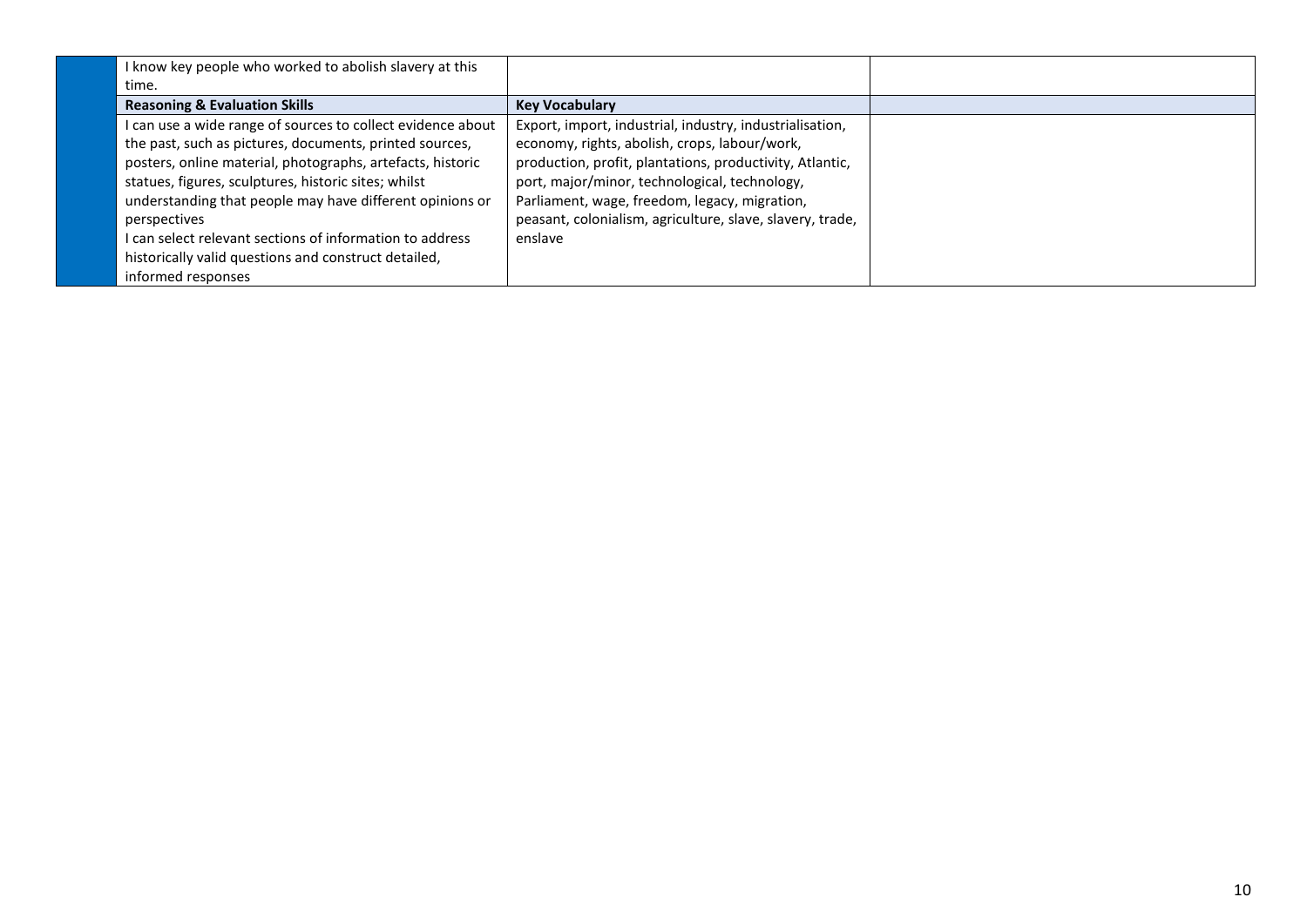| Unit 1 - Rights & Revolutions                                   |                                                         |                                                          |
|-----------------------------------------------------------------|---------------------------------------------------------|----------------------------------------------------------|
| Knowledge                                                       | <b>Chronology Skills</b>                                | <b>Enquiry Skills</b>                                    |
| I know that a revolution is a forced overthrow of a             | I can show or explain how some historical               | I can discuss how people in the past represent events or |
| government or social norm, in favour of a new system.           | events/periods occurred concurrently in different       | ideas in a way that may be to persuade others            |
| I know that the Peterloo Massacre is a local example of a       | locations (for example, the conclusions of the French   | I can evaluate the usefulness of different sources       |
| revolution.                                                     | Revolution in 1794 and its relation to the demand for   |                                                          |
| I know who Henry Hunt is and what he was campaigning            | rights of workers in Britain around 1819)               |                                                          |
| for.                                                            |                                                         |                                                          |
| I know the positive and negative outcomes of the Peterloo       | I can produce and understand timelines with precision   |                                                          |
| Massacre.                                                       | (from the French Revolution in 1794 to modern forms     |                                                          |
| I know that factory workers, factory owners and politicians     | of protest and revolution such as The Arab Spring,      |                                                          |
| had different perspectives and opinions of worker's rights.     | <b>Black Lives Matter and Extinction Rebellion)</b>     |                                                          |
| I know that the rights of workers, women and people of          |                                                         |                                                          |
| colour have changed throughout different periods of             |                                                         |                                                          |
| history.<br>I know that the Suffragette movement campaigned for |                                                         |                                                          |
| women's rights.                                                 |                                                         |                                                          |
| I know the names of some other revolutions and rebellions       |                                                         |                                                          |
| that have occurred in history.                                  |                                                         |                                                          |
| I know the media can have an impact on people's opinion         |                                                         |                                                          |
| of a historical event.                                          |                                                         |                                                          |
| <b>Reasoning &amp; Evaluation Skills</b>                        | <b>Key Vocabulary</b>                                   |                                                          |
| I can explain the concept of propaganda;                        | primary source, secondary source, revolution, revolt,   |                                                          |
|                                                                 | civil war, democracy, parliament, magistrates, peace,   |                                                          |
| I can plan, investigate and present a self-directed line of     | consequence, society, massacre, unrest, society,        |                                                          |
| enquiry about the studied period                                | human rights, yeomanry, democracy, union, working       |                                                          |
|                                                                 | class, representation, radicalism, reform, journalists  |                                                          |
| Unit 2 - The Shaping of Manchester                              |                                                         |                                                          |
| Knowledge                                                       | <b>Chronology Skills</b>                                | <b>Enquiry Skills</b>                                    |
| I know the origins of Manchester (the Roman settlement          | I can show or explain how some historical               | I can discuss how people in the past represent events or |
| of Mamucium) and can infer the reasons why this land was        | events/periods occurred concurrently in different       | ideas in a way that may be to persuade others            |
| chosen.                                                         | locations (for example, the settlement of Mamucium      | I can evaluate the usefulness of different sources       |
| I know some major events that shaped Manchester and             | in 79AD and its relation to previous learned units such |                                                          |
| how they did so.                                                | as Vikings In year 3 and Romans in year 2)              |                                                          |
| I know about the conditions of Victorian working children       |                                                         |                                                          |
| in Manchester (linked to Year 5 IR unit).                       | I can produce and understand timelines with precision   |                                                          |
| I know that the Quarry Bank Mill was one example of             | (from the settlement of Mamucium in 79AD through        |                                                          |
| working conditions in the 1800s.                                | different key dates in local British history such as    |                                                          |

# **Year 6**